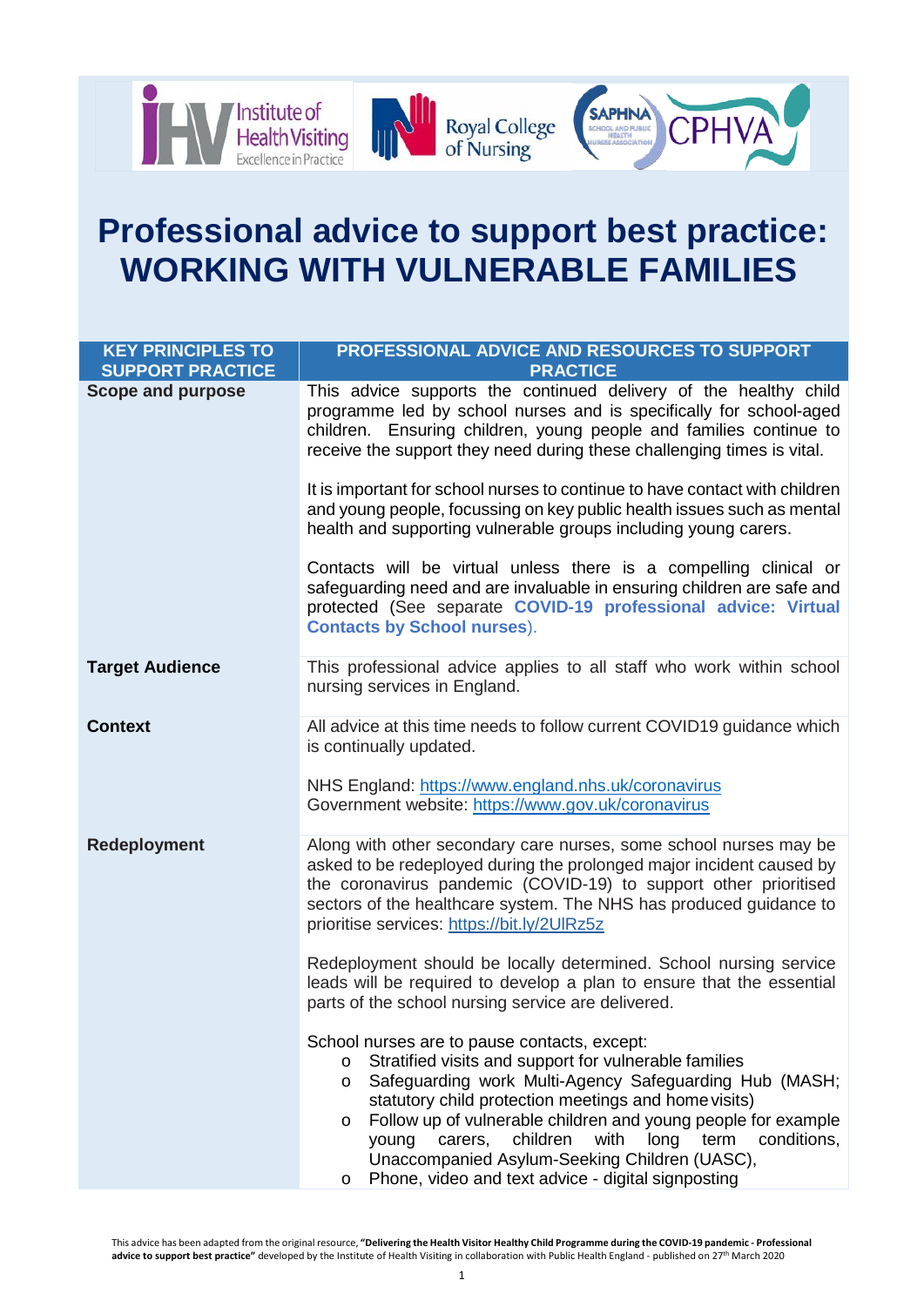|                                                                   | <b>NOTE:</b> Face to face contacts should only be undertaken when there is a<br>compelling reason (see our separate COVID-19 professional advice:<br><b>Virtual Contacts by School nurses.)</b><br>Local discretion is needed when deciding which measures are needed<br>and the timing of their implementation. There is local variation in staff<br>skill-mix, staff availability, services available, patient population, impact<br>of coronavirus and many areas are already functioning with historically<br>high levels of staff vacancies and large caseloads.<br>Careful workforce modelling will be required to ensure that the service<br>has enough school nursing staff to deliver this plan and meet the needs<br>of families.                                                                                                               |
|-------------------------------------------------------------------|-----------------------------------------------------------------------------------------------------------------------------------------------------------------------------------------------------------------------------------------------------------------------------------------------------------------------------------------------------------------------------------------------------------------------------------------------------------------------------------------------------------------------------------------------------------------------------------------------------------------------------------------------------------------------------------------------------------------------------------------------------------------------------------------------------------------------------------------------------------|
| <b>Prioritisation of contacts</b>                                 | Carry out a risk stratification to identify families that have a compelling<br>reason for a home visit due to significant risk and those that also require<br>prioritisation for video-enabled appointments in accordance with the<br>latest guidance "COVID-19 prioritisation within community health<br>services": https://bit.ly/2UIRz5z<br>Prioritisation will require clinical input, including consultation with other<br>agencies working with the family, your manager/supervisor and the<br>COVID-19 lead in your area.                                                                                                                                                                                                                                                                                                                          |
| <b>Choice of virtual support</b><br>platform                      | See separate COVID-19 professional advice: Virtual Contacts by<br><b>School nurses.</b><br>Some organisations have access to more than one virtual platform<br>e.g. video-enabled conferencing, text messaging, ChatHealth. School<br>nurses are expected to select the most appropriate method of virtual<br>communication to meet the outcome required for the contact.<br>For example: Video conferencing may enable the school nurse to see a<br>child, which would be important for Child Protection contacts and for<br>vulnerable children and young people who are at greatest risk.                                                                                                                                                                                                                                                              |
| <b>Hierarchy of measures</b><br>for safer working<br>practice     | Preventing the spread of coronavirus involves dealing with direct<br>transmission (for instance, when in close contact with those sneezing<br>and coughing) and indirect transmission (for instance, touching<br>contaminated surfaces). A range of approaches and actions should be<br>employed to do this. These can be seen as a hierarchy of controls<br>that, when implemented, will create an inherently safer system in<br>which the risk of transmission of infection is reduced. These include:<br>Minimising contact with individuals who are unwell<br>$\bullet$<br>Cleaning hands often<br>٠<br>Respiratory hygiene (catch it, bin it, kill it)<br>$\bullet$<br>Cleaning surfaces that are touched frequently including<br>$\bullet$<br>equipment for example tablets<br>Minimising contact and mixing<br>Personal protective equipment (PPE) |
| <b>Children and Young</b><br>People: Covid19 and<br>vulnerability | The action taken across groups of vulnerable children will be different<br>during incident management, planning and recovery. Across all<br>categories there is a need to consider the mental health and wellbeing<br>of all children, young people and their families. These categories of                                                                                                                                                                                                                                                                                                                                                                                                                                                                                                                                                               |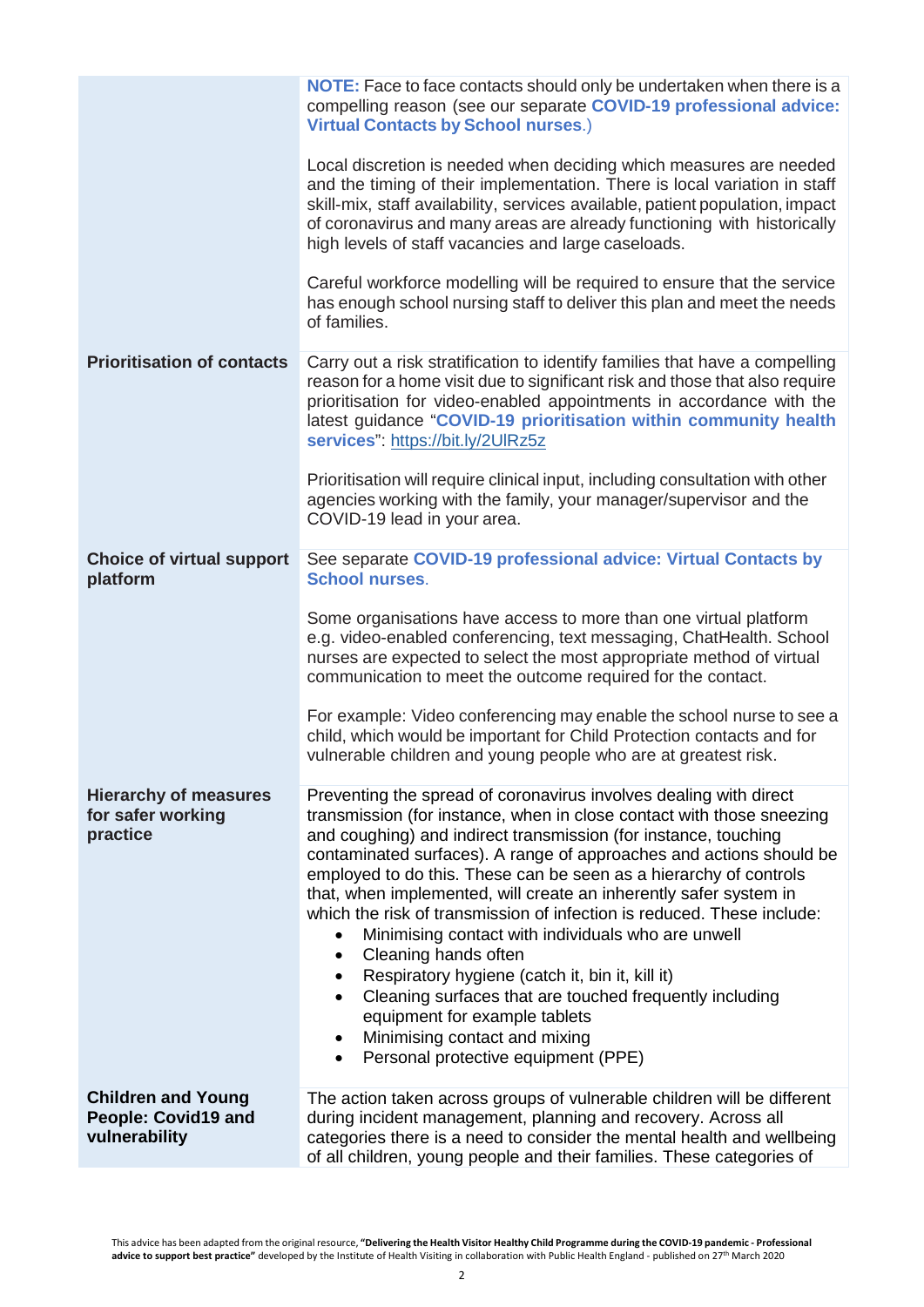|                                                                                | vulnerability will inform planning at different stages of the pandemic<br>and will inform future work to ensure that action taken is appropriate.                                                                                                                                                                                                                                                                                                                                                  |
|--------------------------------------------------------------------------------|----------------------------------------------------------------------------------------------------------------------------------------------------------------------------------------------------------------------------------------------------------------------------------------------------------------------------------------------------------------------------------------------------------------------------------------------------------------------------------------------------|
|                                                                                | Children and young people who may be at higher risk due to<br>clinical reasons                                                                                                                                                                                                                                                                                                                                                                                                                     |
|                                                                                | Higher risk with formal / legal processes in place<br>$\bullet$<br>Higher risk due to wider determinants of health and other<br>factors leading to poor outcomes.                                                                                                                                                                                                                                                                                                                                  |
| <b>Mental health and</b><br>wellbeing enhanced risk<br>for vulnerable families | COVID-19 is creating rising levels of isolation, stress, worry and anxiety<br>in both children, young people, parents/carers. As such, there is the<br>likelihood of increased mental health problems, such as anxiety<br>conditions, depression and mental illness. Assessing mental health and<br>wellbeing should be considered at every contact as directed by<br>National Institute of Clinical Excellence (NICE) guidance. Consider the<br>whole family and signpost to guidance on support: |
|                                                                                | Mental Health Foundation: https://bit.ly/3akDtqB<br>$\bullet$<br>Royal College of Psychiatrists: https://bit.ly/33JzAJr<br>$\bullet$<br>https://youngminds.org.uk/talking-to-your-child-about-coronavirus/<br>$\bullet$                                                                                                                                                                                                                                                                            |
| <b>Practitioner health and</b><br>wellbeing                                    | Specialist Community Public Health Nurses are all so focused on the<br>care, health and wellbeing of the families that they are working with and<br>may forget self - care. The wellbeing of practitioners is essential to enable<br>provision of safe and effective care.                                                                                                                                                                                                                         |
|                                                                                | The following links provide useful resources to support you. Look after<br>yourself and follow the Government's COVID-19 guidance on social<br>distancing and self-isolation as needed and employ strategies which<br>help you manage your own mental health and wellbeing during this<br>time. https://bit.ly/2JeGMUI                                                                                                                                                                             |
|                                                                                | Lone working is a significant concern during this period (where teams<br>may be depleted through redeployment) and remaining teams and<br>managers are working remotely.                                                                                                                                                                                                                                                                                                                           |
|                                                                                | School nurses should agree locally how to complete any agreed home<br>visits safely, so that their whereabouts and safe return is known                                                                                                                                                                                                                                                                                                                                                            |
| <b>Record keeping</b>                                                          | NHS and local policies on record keeping should be followed. If you are<br>working from home, ensure that you have been supplied with the<br>correct equipment from your employer, including Virtual Private<br>Network (VPN) to safely access online records. All decisions regarding<br>contact during this period must be recorded accurately, including those<br>who are involved in decision making. Also ensure you have "read and<br>write" access to records.                              |
| Governance and online<br>safety for contacting<br>families virtually           | There are many platforms that have been used safely for virtual<br>contacts and clinics. The safety and security of web-based and virtual<br>offers need to be assessed and staff require induction/training to be<br>fully conversant in how to use them safely. See NHS guidance:<br>https://bit.ly/2UySK0m                                                                                                                                                                                      |
|                                                                                | Practitioners need to follow local guidance on telephone and web-<br>based support to facilitate contacts. Supervision needs to be<br>accessible to support staff in working in this new way.                                                                                                                                                                                                                                                                                                      |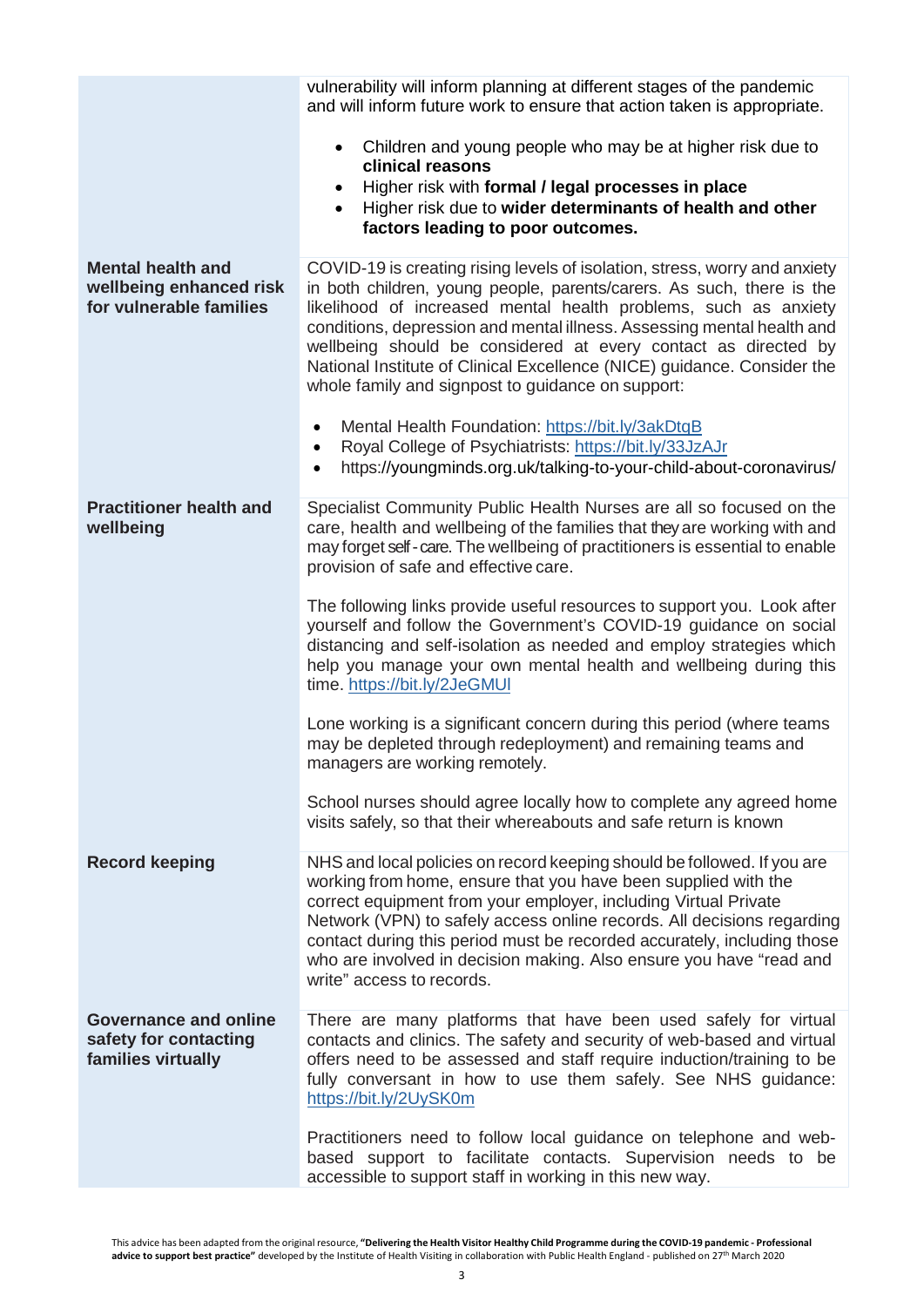|                                         | For those services which have ChatHealth, Information Governance,<br>support is currently available and ChatHealth can offer further guidance<br>if required.              |
|-----------------------------------------|----------------------------------------------------------------------------------------------------------------------------------------------------------------------------|
|                                         | The Attend Anywhere model is a safe and secure option that is<br>recommended by the NHS (see separate COVID-19 professional<br>advice: Virtual Contacts by School nurses). |
| <b>Personal protective</b><br>equipment | Where there is a compelling reason for a face-to-face contact,<br>practitioners should follow NHS guidance on PPE for all face to face<br>contacts: https://bit.ly/2UkOhzs |
| <b>Publication date and</b><br>author   | May 2020:<br>This resource was developed by CPHVA, RCN, SAPHNA, in<br>collaboration with Public Health England.                                                            |
|                                         | NOTE: Due to the rapidly changing national COVID19 response -<br>the advice in this resource may change. Please keep checking the<br>latest government and NHS advice.     |
|                                         | NOTE: no conflict of interest declared during the development of this<br>advice. Feedback welcomed.                                                                        |
| <b>Review date</b>                      | Post May 2021                                                                                                                                                              |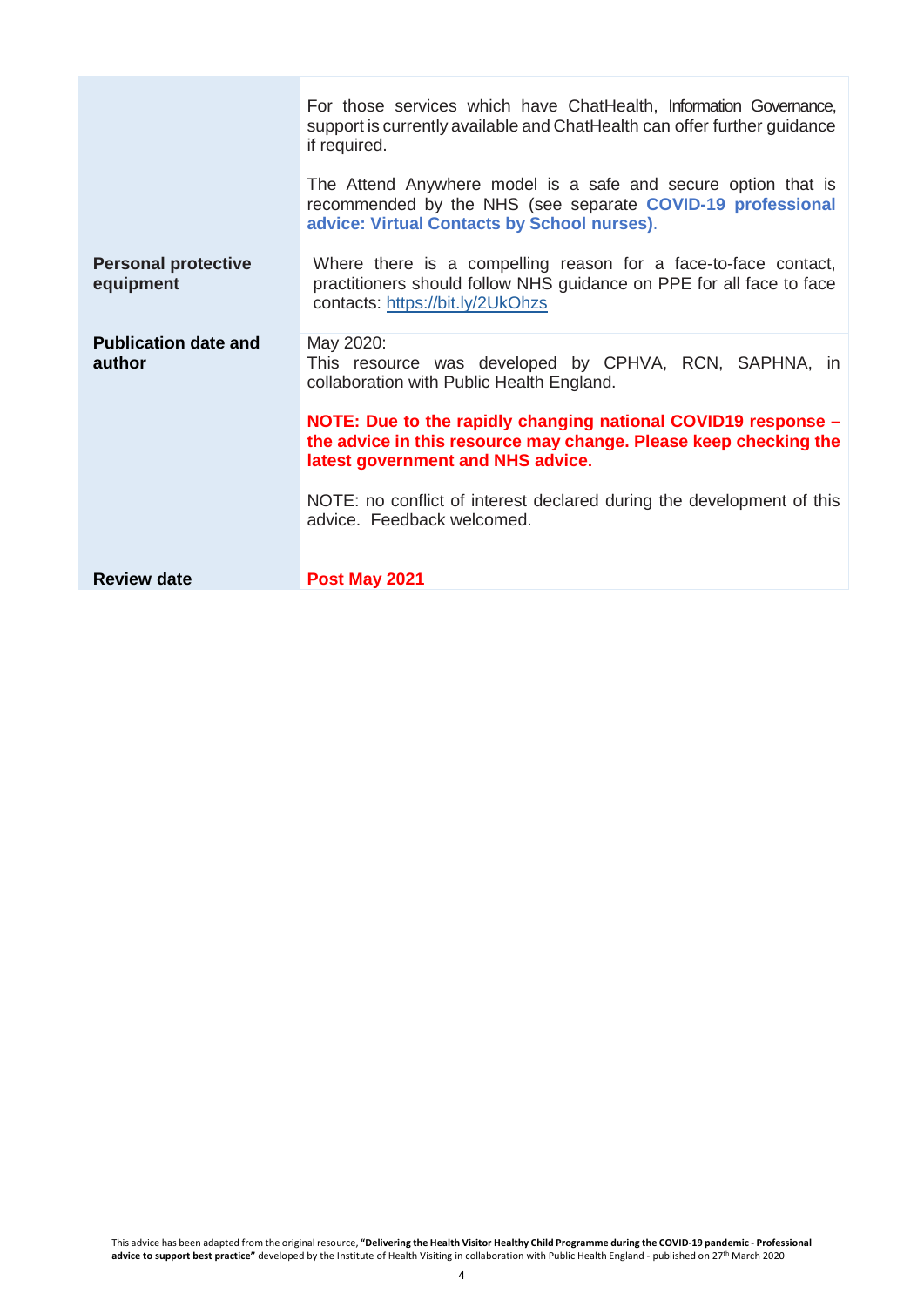# **Contacts with vulnerable families**

| $\bigcirc$ | The following service provision remains part of the COVID-19 prioritisation plan for<br>community services from NHS and Public Health England https://bit.ly/2UIRz5z).<br>Stratified support should be considered for vulnerable families. Safeguarding children<br>remains a priority for the school nursing service                                                                                                                                                                                                                                                                                                                                           |
|------------|-----------------------------------------------------------------------------------------------------------------------------------------------------------------------------------------------------------------------------------------------------------------------------------------------------------------------------------------------------------------------------------------------------------------------------------------------------------------------------------------------------------------------------------------------------------------------------------------------------------------------------------------------------------------|
| $\bigcirc$ | Vulnerable families may be prone to increased safeguarding risks due to isolation. Those<br>at the greatest risk due to high levels of vulnerability (i.e. Universal Plus or Partnership Plus<br>service delivery) need individual identification and an action plan for continued support<br>(virtually unless otherwise indicated) agreed by school nurses with their line managers and<br>documented.                                                                                                                                                                                                                                                        |
| $\bigcirc$ | Safeguarding activity (e.g. MASH, child protection meetings, home visits to children subject<br>to a child protection plan) needs careful consideration and agreement locally as to how these<br>are undertaken. There will need to be an individual assessment of compelling need for face<br>to face contacts as part of a multi-agency approach. Practitioners should follow the NHS<br>guidance on PPE for all face-to-face contacts. This should be agreed by school nurses in<br>discussion with local safeguarding supervisor and documented.                                                                                                            |
| $\bigcirc$ | Safety of the family and the practitioner are paramount. The presumption should be that<br>most contacts will be virtual - using video-enabled technology or other methods of direct<br>contact. Lone working is an increased risk for safety of practitioners where redeployment<br>has reduced staff numbers and increased isolated working. Consideration should be given<br>to how to manage lone worker safety with safeguarding families and potentially clinic<br>settings could be considered and used for contacts. Waiting areas may need adjustments to<br>maintain the social distancing 2 metre rule. See algorithm for decision making on page 5. |
| $\bigcirc$ | Ensure that all families are aware of how to contact the school nursing service during this period<br>through the range of mediums that you have in place – these will vary due to local provision,<br>but are likely to include telephone advice, text messaging services and options for video-<br>enabled contacts for ongoing support for new and ongoing health needs                                                                                                                                                                                                                                                                                      |
| $\bigcirc$ | If the need for a home visit has been identified, NHS PPE guidance must be followed for<br>all face to face contacts: https://bit.ly/2UkOhzs                                                                                                                                                                                                                                                                                                                                                                                                                                                                                                                    |